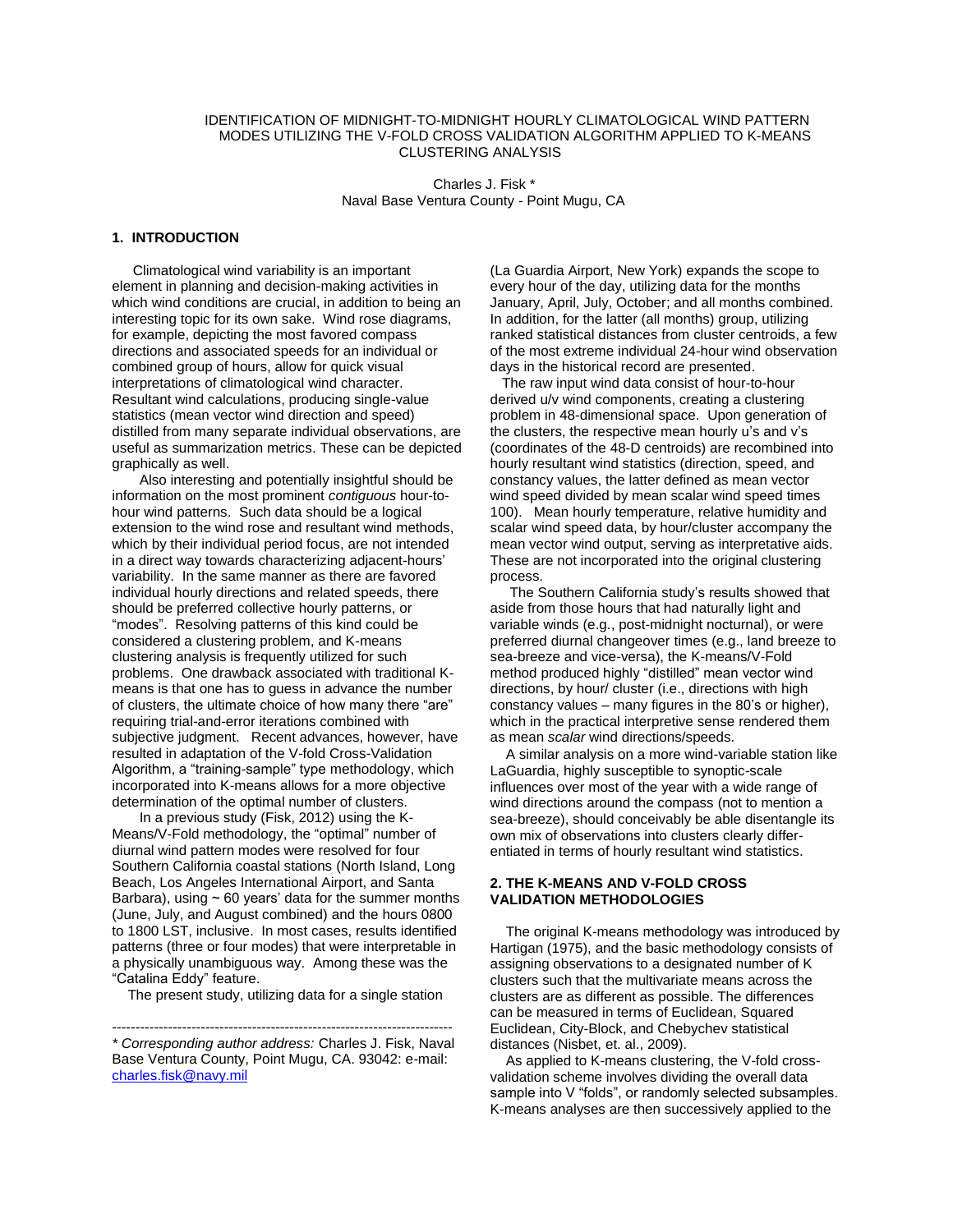observations belonging to the V-1 folds (training sample), and the results of the analyses are applied to sample V that was not used in estimating the parameters (the testing sample) to assess the predictive validity or the average distances of the training sample arrays from their cluster center centroids. The procedure is repeated for cluster sizes K+1. K+2, …, etc., until the incremental improvement in the average distances is less than some threshold, at which time the "optimal" cluster size is considered attained (Nisbet, et. al., 2009).

 The STATISTICA Data Miner Clustering module was utilized to employ this technique. Preliminary to the analyses, the La Guardia Airport were normalized (an automatic software feature) to reduce them to a common scale and lessen the influence of outliers.

 As the distance threshold can be changed, generation of the "optimal" number of clusters is not completely automatic. Indeed, if there was no improvement increment cutoff at all, results could conceivably produce as many clusters as there are observations (assuming every individual observation was unique). Nature being as complex as it is, knowledge of the "real" number of clusters is probably an unattainable result in most all applications; nonetheless, the V-fold crossvalidation algorithm enhances the methodological objectivity of a clustering technique like K-means.

 In the present study, the 5 percent default distance improvement cutoff threshold is retained with the Squared Euclidean distance metric chosen (default: Euclidean).

### **3. DATA AND PROCEDURES**

 Period of consideration was January 1949 thru December 2011, inclusive. The raw hourly data were downloaded, decoded, and processed from the Integrated Surface Hourly ("ISH") data base, accessible from the National Climatic Data Center online site ("NCDC-online"). Only those individual daily series that had complete hour-to-hour sets of wind observations, temperature, and relative humidities were retained (69%-76% of possible for the periods considered). Most of the incomplete digitized daily sets came from 1973 on.

### **3.1** – *The New York LaGuardia Station*

 New York LaGuardia Airport (with equal applicability to New York City proper) is described in its 2011 LCD Annual Summary as being "close to the path of most storm and frontal systems which move across the North American Continent". Continental influences "predominate" (most weather systems come from the west) but oceanic influences are "by no means absent" with local sea-breezes in summer (and presumably other seasons). Coastal storms "occurring most often in the Fall and Winter months" can produce bouts of heavy precipitation.

 Figure 1 is a map of the New York City area with three major airports labeled:



Figure 1 – Map of New York City with Three Major Airports Numbered. LaGuardia is (2). *Source: Wikipedia* 

## **4. RESULTS**

# **4.1** – *January*

 The ISH data base produced 1487 observation-days for January (76.1% of possible) with complete, intact 24 hour observations of winds, temperature, and humidity.

 Figures 2 through 6 depict the mean vector wind results along with the supporting graphical analyses of hourly mean temperatures, humidities, wind speeds, and constancies.



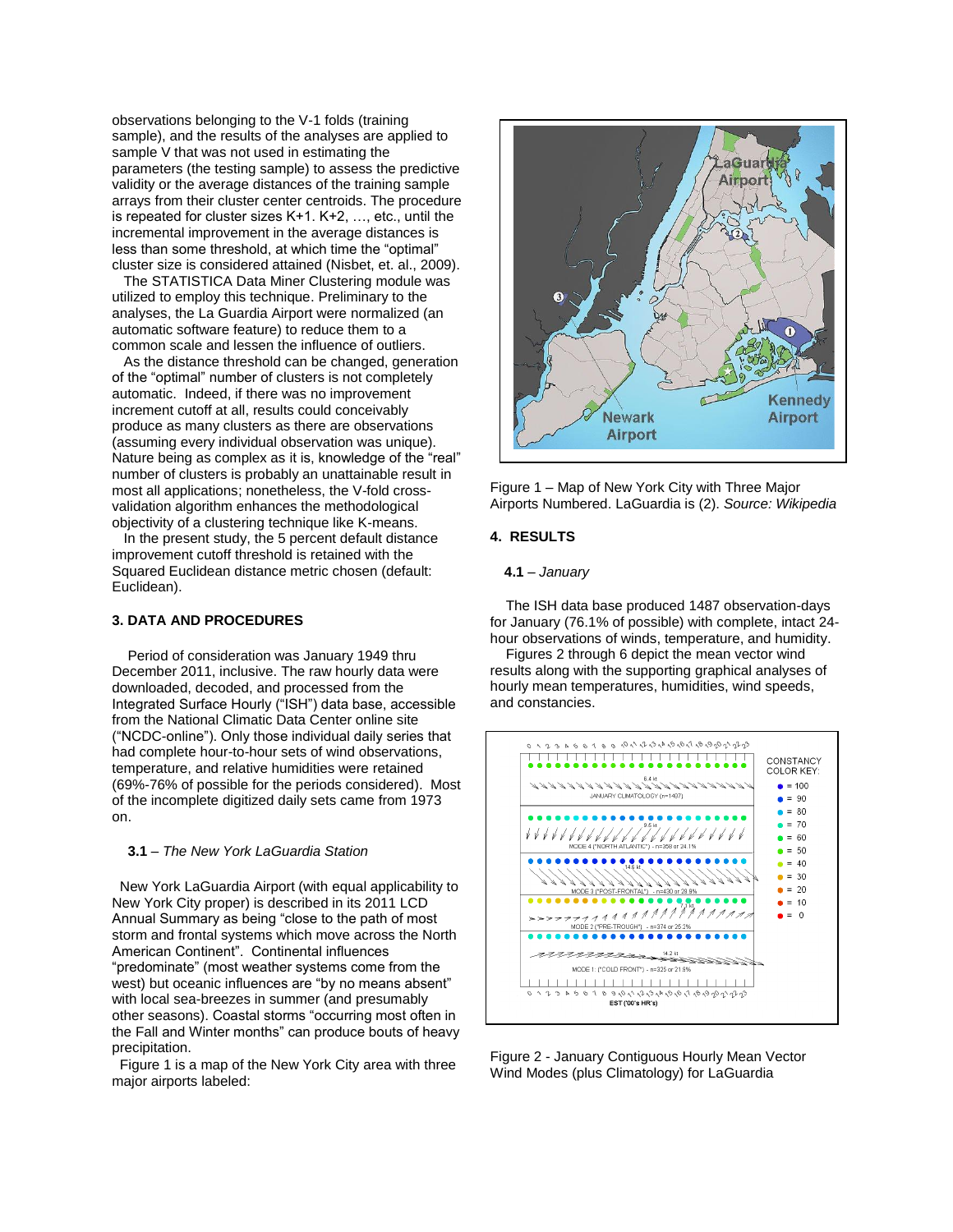Four modes were resolved by the K-means/V-Fold algorithm, and given subjective titles, in order of importance: "Post-Frontal" (28.9% incidence), "Pre-Trough" (25.4%), "North Atlantic" (24.1%), and "Cold Front" (21.9%). The contrasts in magnitudes are comparatively slight, not unexpected considering LaGuardia's proximity to fronts in January, and the fact that three of the four (with the possible exception of "North Atlantic") could be considered part of a synoptic event sequence.

 Figure 2 depicts the hour-to-hour mean vectors for January Climatology (top panel) followed by those of the four individual clusters. The vector magnitudes are drawn to a common scale, this particular scaling to be retained for all the other vector charts presented in the following sections. In each panel, the hourly vector with the highest (longest) magnitude is labeled. Constancy statistics are represented above each vector as circles, and color coded according to the legend on the right. The mode numbers are those originally assigned by the software output.

 The "Climatology" vectors (top panel) exhibit a persistent northwesterly orientation for all hours of the day, reflecting the net predominance of continental polar air masses at La Guardia during January. Constancy values are consistently in the 50's (see also black trace in Figure 6), reflecting the fact that mean vector wind speeds are about half as great as the mean scalar wind speeds of (typically about 11-12 knots – see black trace in Figure 5). The magnitudes, while modest, are actually the highest on a collective hour-to-hour basis for any individual calendar month at La Guardia (see Figure 34).

The most frequent pattern, Mode 3 or ("Post Frontal": 28.9% frequency) displays strong northwesterly vectors for all hours of the day. Constancy levels are at 85-95 levels almost throughout (blue trace in Figure 6), and mean scalar wind speeds (blue trace in Figure 5), through 1300 LST, are also the highest of the clusters, between 15-16 knots, surpassed only thereafter by the mean figures of "Cold Front". Mean hourly temperatures (blue trace in Figure 3) are easily the coldest, subfreezing throughout the day with a mean range of about 26 F to 30 F. Reflecting the dry character of polar air masses associated with this pattern, in spite of the low mean temperatures, mean hourly humidities (blue trace in Figure 2) are consistently the lowest as well, except for the early evening hours through 1100 LST, when they are roughly equivalent to those of "Cold Front".

 Next in importance (Mode 2 or "Pre-Trough": frequency 25.4%) exhibits much lighter magnitude, southwesterly vectors, maximum magnitudes reached for the afternoon hours associated with constancies in the high 60's to low 70's (brown trace in Figure 5). Mean hourly temperatures (brown trace in Figure 2) are distinctly the warmest of the clusters, approaching the mid 40's F in the early afternoon, relative humidities (brown trace in Figure 3) noticeably higher in the mean compared to all except "North Atlantic". Mean hourly wind speeds (brown trace in Figure 4) are consistently the lightest.



Figure 3 – Mean Hourly Temperatures, by Cluster and for Climatology, for LaGuardia - January



Figure 4 – Mean Hourly Relative Humidities, by Cluster and for Climatology, for LaGuardia - January

 Third in ranking is Mode 4 or "North Atlantic" (frequency 24.1%), displaying northeasterly vectors throughout the day at constancies as high as the mid 80's (green trace in Figure 6) for the mid-morning hours. Mean temperatures (green trace in Figure 3) show the least diurnal range of the clusters (about 30 F to 34 F), coupled with the highest humidities (green trace in Figure 4). Mean wind speeds are below climatology for all hours of the day (green trace in Figure 5), but higher than those of "Pre-Trough". Northeasterly wind episodes are of course well-known in the New York and surrounding areas for the cool, damp, and cloudy conditions associated with "Backdoor cold fronts", and occasional storms, such as "Nor'easters".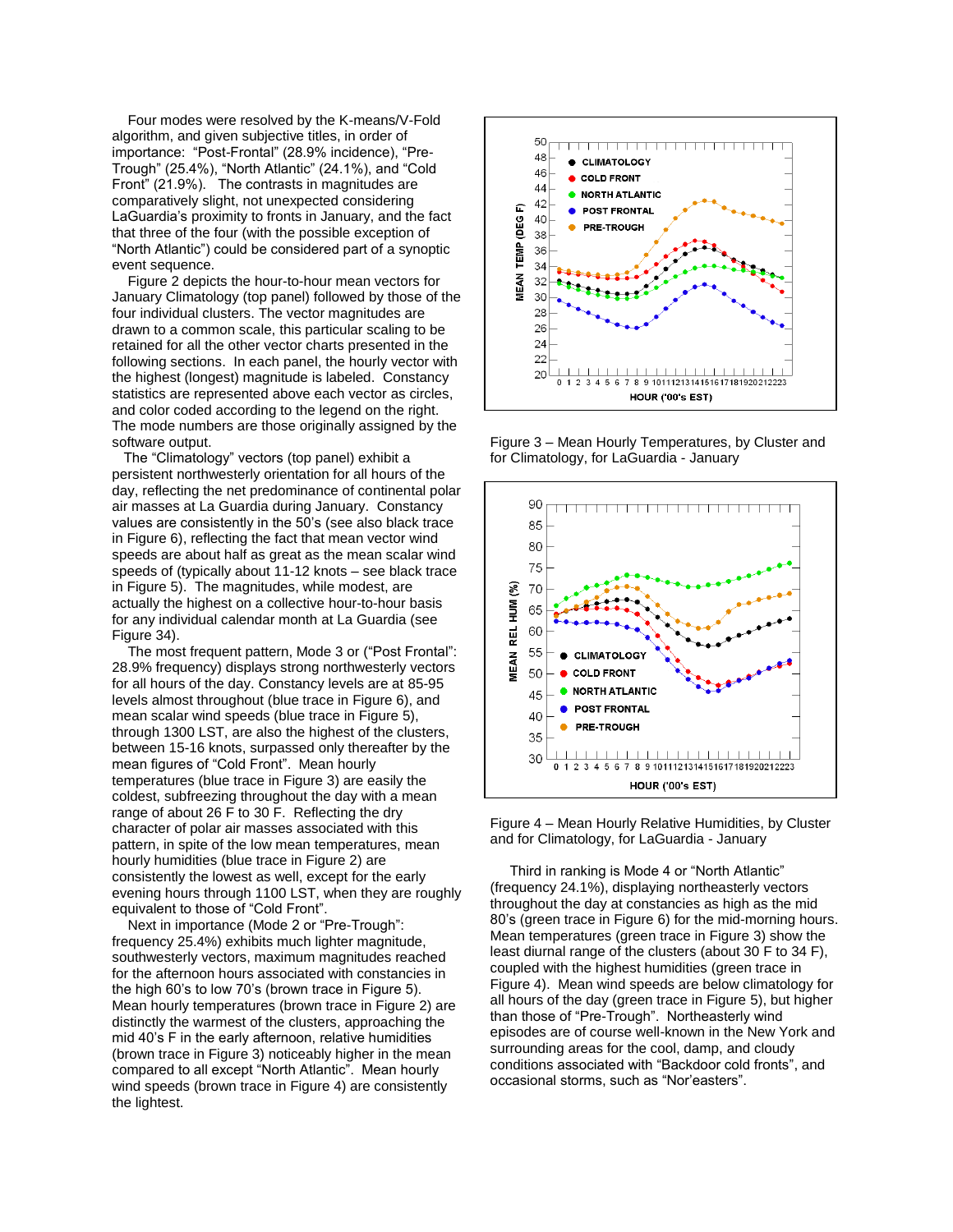

Figure 5 – Mean Hourly Scalar Wind Speeds, by Cluster and for Climatology, for La Guardia - January





 Fourth is Mode 1 or "Cold Front" (frequency: 21.9%). This pattern's vector orientations consist of a progressive turning from west-southwest to westerly and then to strongly northwesterly, an idealized cold-frontal passage. Constancies (red trace in Figure 6) increase from the 70's to as high as near 90, matching and even slightly exceeding those of "Post Frontal" for the hours just prior to midnight. Mean temperatures (red trace in Figure 3) are slightly higher than Climatology (black trace in Figure 3) into the early afternoon, but as the front "passes", show a relatively sharp drop by late evening. Reflecting the influx of drier, colder air, relative humidities (red trace in Figure 4) then fall significantly

to roughly "Post Frontal" levels by evening. Characteristic of cold frontal passages, mean wind speeds pick up markedly after Noon LST (red trace in Figure 5) approaching 16 knots at 1400 LST.

### **4.2** – *An Exploratory Cluster Analysis of a Cluster*

 At the outset it was explained that a hypothesized advantage of utilizing a clustering analysis on u and v components was that enough of a mean vector "distillation" should take place such that results could be idealized/described, essentially, as a 24-hour array of mean scalar wind directions/speeds. Inspecting Figure 2, this seems to be largely the case, the individual clusters showing frequently blue (high) constancy magnitudes, especially in the afternoons and evenings, certainly better than overall Climatology. On that note, the contrasts with Climatology will become even more apparent for the other calendar periods considered.

 One noticeable exception for the January modes was the very low constancies (orange and yellow shadings) shown for "Pre-Trough", especially for the pre-sunrise hours. As troughs themselves are not diurnal features, perhaps the cluster so-named "Pre-Trough" was in reality a mixture of other more infrequent or indistinct patterns not isolated by the K-Means/V-Fold method, given the settings in place.

 To further investigate, one could rerun the cluster analysis with a lower cutoff threshold (encouraging more clusters) or alternatively, perform a cluster analysis of the "Pre-Trough" cluster itself. Since the other three clusters showed satisfactory results, the second alternative is selected as an exploratory exercise in "clustering a cluster".

Figure 7 below shows the results. Four sub-clusters were generated, all with green to blue constancy shadings, those for mode 2b and mode 2d with equal incidence frequencies (7.7% relative to the entire January data set). Mode 2b displays southwesterly vectors throughout with lessening magnitudes, however, from the early afternoon on. For perhaps lack of a better title, it is given another "Pre-Trough" designation. Mode 2c exhibits a diurnal changeover in vector orientations from northwesterly to southwesterly, hence the designation: "Warm front". Mode 2d (overall incidence: 5.9%), shows a late-day shift of orientations to westerly/northwesterly with increased constancies, hence the designation: "Cold Front". Finally, Mode 2a (frequency 3.9%) is designated "Sea-Breeze", showing light and variable vectors for the morning hours (but with constancy levels at modest green levels), followed by a shift to southerlies at blue, sometimes dark blue, constancies for the afternoon hours. This signature will be seen at more prominent frequency levels for the later calendar periods analyzed. The meager "Sea-Breeze" frequency for January could be attributable to the shorter days, low sun angle, and the stronger synoptic circulation patterns of this time of year which would tend to obliterate it.

 Returning to Mode 2b again, inspection of the Figure 1 map shows somewhat of a southwest to northeast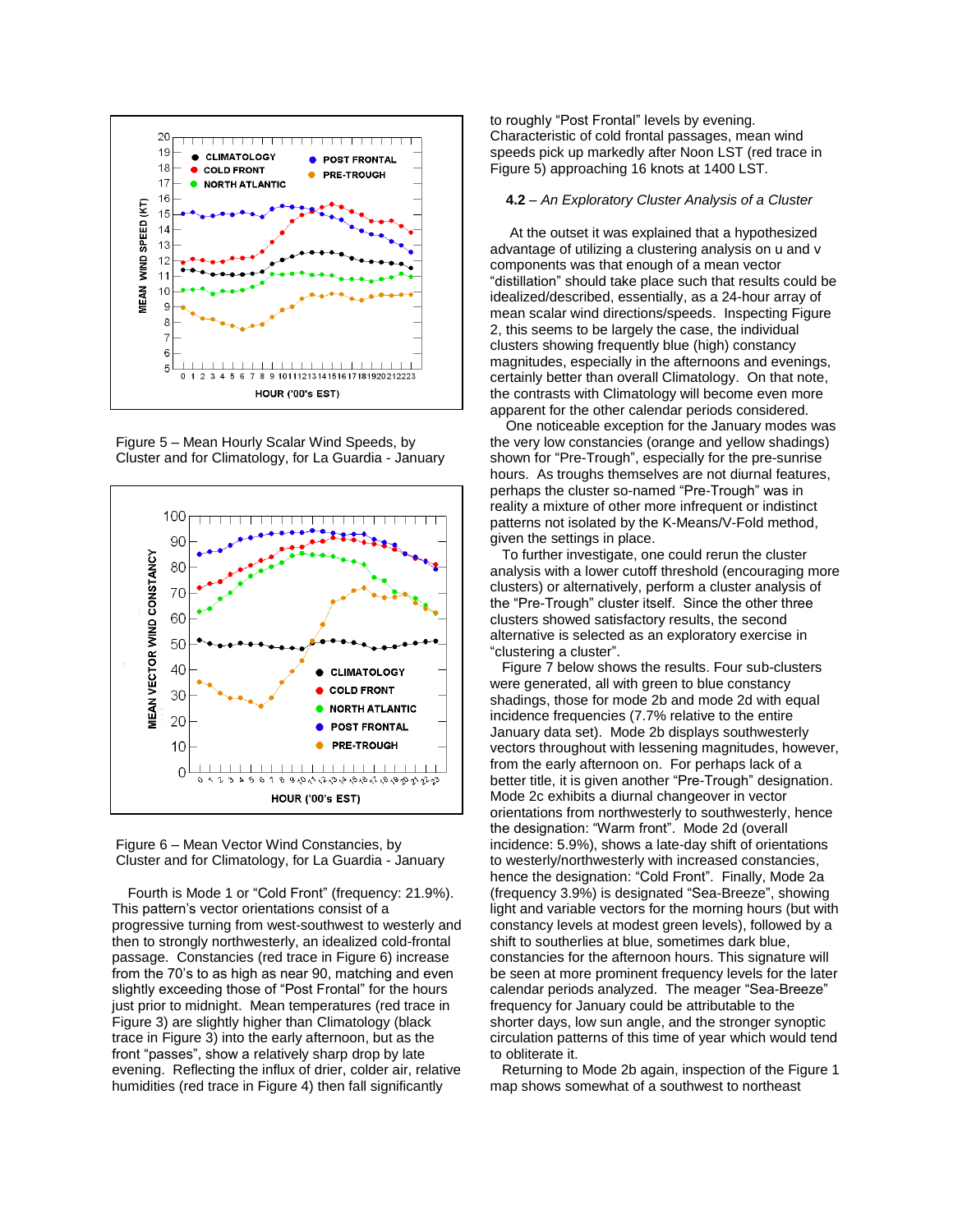

Figure 7 - January "Pre-Trough" Category Sub-clusters for LaGuardia

orientation of the area topography. Possibly this might play a subtle role in enhancing southwesterlies (channeling?), when larger scale synoptic influences are similarly and favorably directed.

## **4.3** – *April*

 The ISH data base produced 1355 observation-days for April (71.7% of possible) with complete, intact 24 hour observations for the parameters of interest. Five modes were resolved and given the designations: "Sea-Breeze" (25.1% incidence), "Post-Frontal" (23.8%), "Pre-Trough" (17.6%), "North Atlantic" (17.0%), and "Cold Front" (16.5%). Except for the new "Sea-Breeze" cluster, all the designations are repeats from January.

 Figure 8 depicts the mean vectors for April Climatology (top panel) followed by those for the five modes. Reflecting the highly variable wind character for April, the hourly Climatology vectors are very weak northwesterly for the morning thru early afternoon hours, weakly westerly through early evening, and then weakly northwesterly again for the balance of hours. Constancy values are very low (black trace in Figure 12); frequently less than 20, and for the evening hours near 10.

 The "Sea-Breeze" pattern (Mode 5), discernable only (and just barely) from the January sub-cluster analysis, is the most "prominent" April mode, still encompassing, however, just one-fourth of the total observations. Mean vectors are light northerly at constancies generally in the 60's through late morning (yellow trace in Figure 12), but showing a major shift in direction over 1200 to 1300 LST (Figure 8), accompanied by a ~10 constancy statistic for 1300 LST. Thereafter, they become south-southeasterly at increasing magnitudes through 1800 LST, at which time the constancy attains an 82 value (yellow trace in Figure 12) The relatively late time of day at which the mean sea-breeze predominates statistically could probably be attributed to the intervening topography of Long Island, of which the flow has to traverse.



Figure 8 - April Contiguous Hourly Mean Vector Wind Modes (plus Climatology) for LaGuardia

 The mean hourly temperature curve (yellow trace in Figure 9) shows a fairly sharp drop relative to Climatology after 1400 LST, having reached its peak about the same time as the latter, however. Relative humidities (yellow trace in Figure 10) also show a sharp increase after about 1400 LST, and mean hourly wind speeds (yellow trace in Figure 11), easily the lightest of the clusters over the mid-morning to late afternoon hours, exhibit a very late maximum (~1800 LST).

 Second most important pattern, Mode 4 or "Post-Frontal" (incidence: 23.8% - down from January's 28.9% figure) again exhibits northwesterly vectors of high magnitudes and constancies for all hours. Mean hourly temperatures (blue trace in Figure 9) are the coldest of the clusters for the morning hours, higher only those of damp and cloudy "North Atlantic" in the afternoon. Mean relative humidities (blue trace in Figure 10), however, are at minimum levels for all hours, again reflecting the dry character of the cold air masses having just passed through. Mean wind speeds and constancies (blue traces in Figures 11 and 12, respectively) are also at cluster maxima levels for all hours of the day.

 In third place is Mode 3 or "Pre-Trough" (incidence: 17.6% -- down from January's 25.2%). The mean vectors, in particular, show a south to slightly southsoutheasterly bent at high magnitudes and constancies during the afternoon hours. Mean hourly temperatures (brown trace in Figure 9) are the highest of the clusters from about 0700 to 1300 LST, roughly matching that of "Cold Front" into early evening when the latter's shows a faster decline. Mean relative humidities (brown trace in Figure 10) show a steep rise in the afternoons, consistent with advection of moister air but without an accompanying decline in temperatures that would accompany a sea-breeze (and would be visible in Figure 9). Mean late morning to mid-afternoon mean scalar wind speeds (brown trace in Figure 11) are slightly higher than that of Climatology, but less than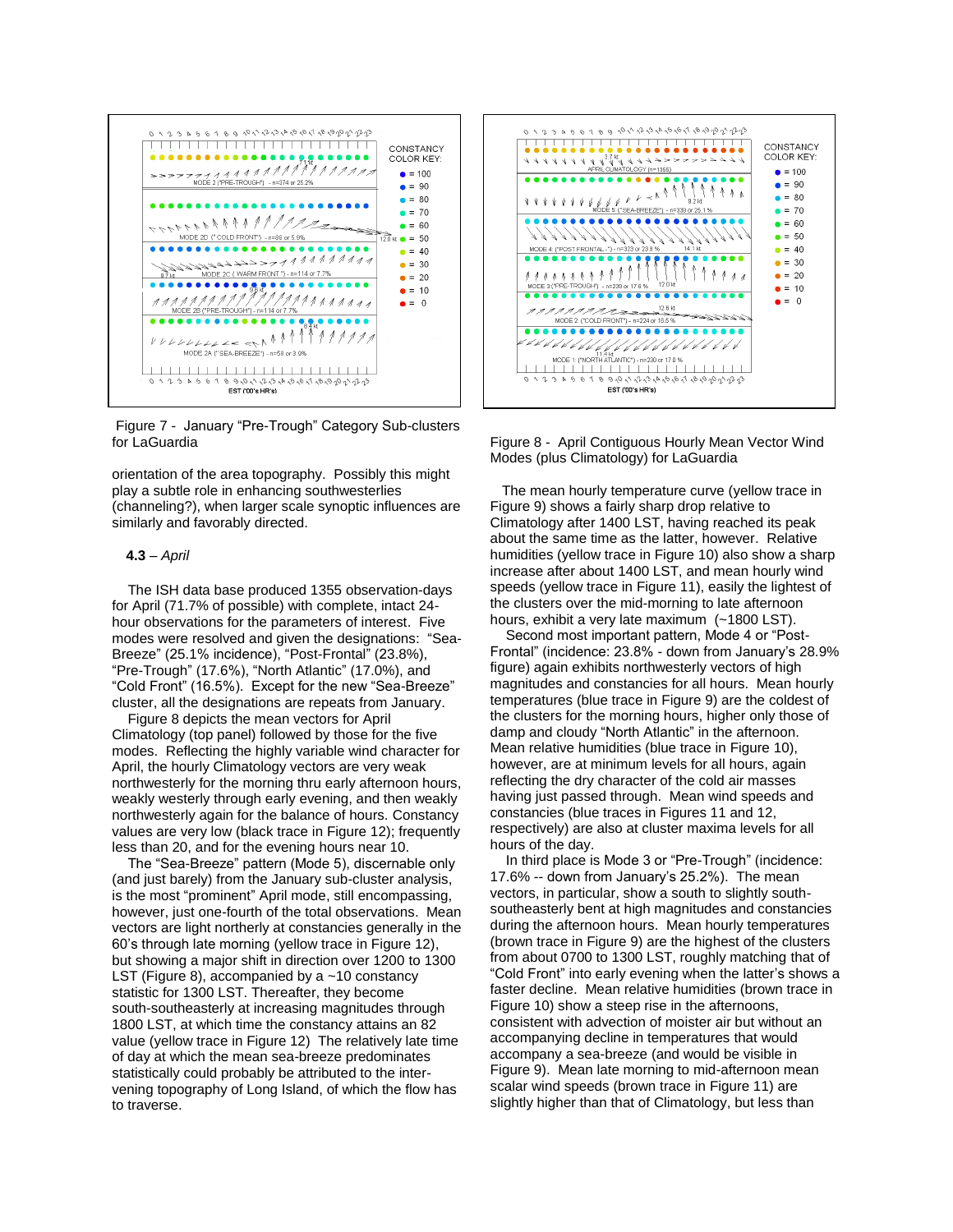those of "Post Frontal" and "Cold Front". Vector wind constancies (brown trace in Figure 12) for the hours 1300 to 1500 LST approach the 90 mark, just short of the maximum levels for "Post Frontal".

 Fourth in importance is Mode 1 or "North Atlantic" (incidence: 17.0% - down from January's 24.1%). This mode's vectors exhibit the characteristic northeasterly orientation along with comparatively moderate to high magnitudes relative to the other modes. The mean hourly temperature curve (green trace in Figure 9) shows the "flattest" diurnal amplitude of any of the clusters, consistent, of course, with the damp, cloudy and occasionally rainy conditions associated with this pattern. Mean relative humidities (green trace in Figure 10) are easily the highest of the clusters hour-by-hour, for obvious reasons. Mean scalar wind speeds (Figure 11), curiously, reach their highest levels at mid-morning, with constancy levels (Figure 12) also at their highest levels, just short of Post-Frontal's maxima.

 Ranking fifth is Mode 2 or "Cold Front" (incidence 16.5% - down from January's 21.9%). Replicating January's "Cold Front" configurations, the vectors display a counter-clockwise turning over the course of the day from southwesterly to northwesterly, constancy magnitudes reaching their highest levels around Noon LST when the orientations are westerly. Hourly mean temperatures (red trace in Figure 9) match closely those of "Pre-Trough" for much of the day, exhibiting a sharper decline, however, for the evening hours, consistent with a frontal passage. Mean relative humidities (red trace in Figure 10) also match those of "Pre-Trough" closely through the early afternoon (~1400 LST), but depart significantly thereafter as the latter's rise sharply. Also consistent with a "mean" frontal passage, mean scalar wind speeds (red trace in Figure 11) show a marked increase in the early afternoon, matching or falling just short of those for "Post-Frontal" (blue trace) over the balance of hours. Constancy values (red trace in Figure 12), reach mid-80's levels in the early afternoon, just following the frontal "passage"



Figure 9 – Mean Hourly Temperatures, by Cluster and for Climatology, for LaGuardia – April



Figure 10 – Mean Hourly Relative Humidities, by Cluster and for Climatology, for LaGuardia - April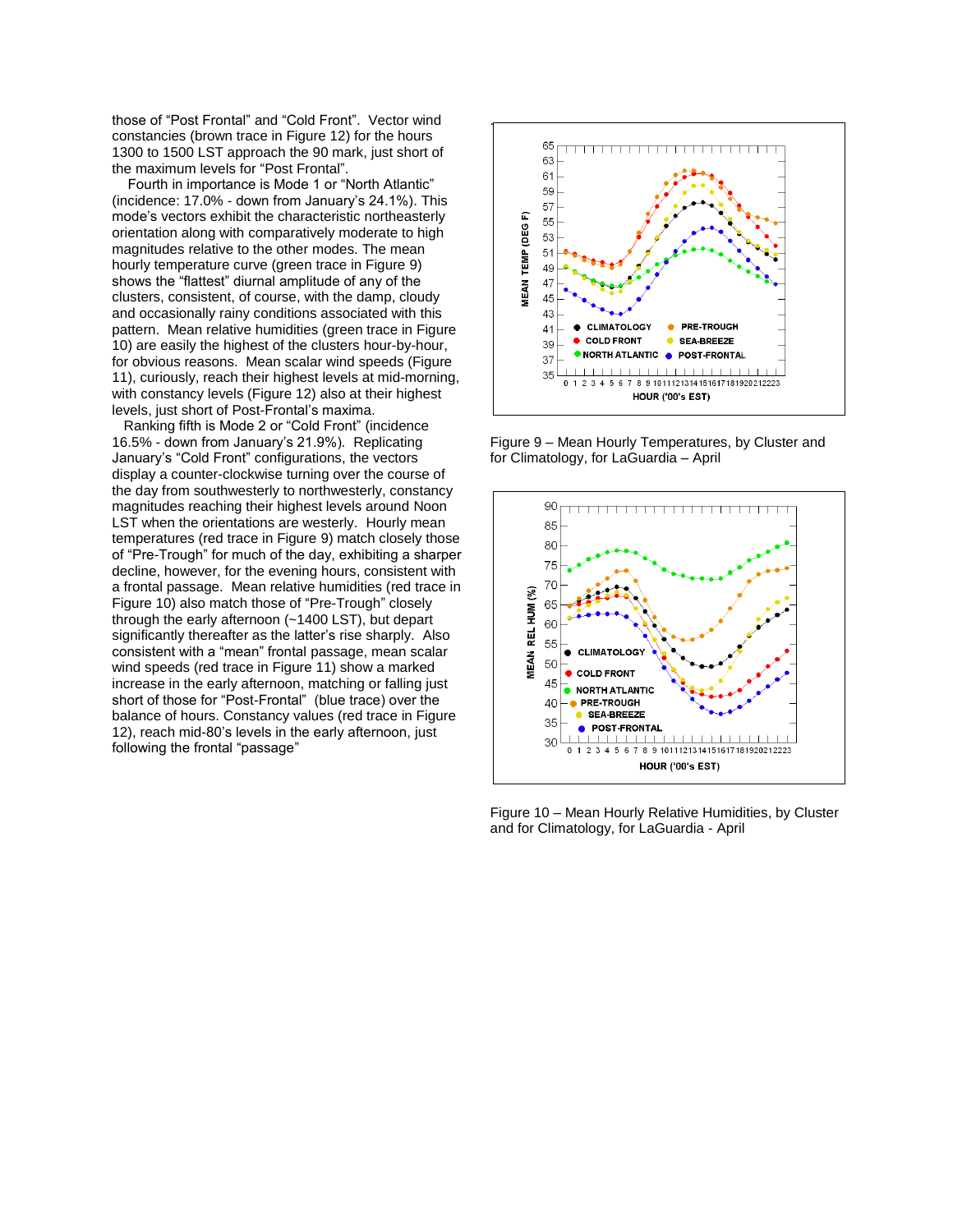

Figure 11 – Mean Hourly Scalar Wind Speeds, by Cluster and for Climatology, for La Guardia - April





## **4.4** – *July*

 The ISH data base produced 1355 observation-days for July (69.4% of possible) with complete, intact 24 hour observations of winds, temperature, and humidity.

 Five modes were again created, but with circulation patterns of height-of-summer July being somewhat different than transition-month April, as evidenced by the cluster-by-cluster vector orientations, a few changes were made to titles, "Stronger-Sea-Breeze" and "Warm-High" replacing "Pre-Trough and "Cold-Front". These of course were subjective, imperfect, and probably oversimplified, but expedient to the task of assigning *some* label that possibly captured the overall character of the pattern.

 The July designations, in order of importance were "Sea-Breeze" (24.6% incidence), "Stronger Sea-Breeze"



Figure 13 - July Contiguous Hourly Mean Vector Wind Modes (plus Climatology) for LaGuardia

23.5%), "Post-Frontal" (19.9%), "Warm High" (18.1%), and "North Atlantic" (13.9%). Figure 13 depicts the vector winds for July Climatology (top panel) followed below by those for the five modes.

 For Climatology, the vectors are at weak magnitudes for all hours of the day, mostly light westerly for the early hours after midnight, light southwesterly for those from mid-afternoon on, and a bit of a mix in-between. Constancy values (black trace in Figure 17), range mostly in low 30's to the 20's, but 15 is noted for Noon LST.

 The "Sea-Breeze" pattern (Mode 2), is again the most predominant of the five (incidence: 24.6%, down slightly from April's 25.1%). Very similar to that of January and April, it displays the light north to northeasterly vectors for the pre-noon hours, essentially, followed by a shift to progressively stronger southerlies, reaching maximum magnitudes and constancies late in the afternoon, around 1800 LST. In the Mean Hourly Temperature chart (Figure 14), this event sequence is reflected by a slightly steeper decline in temperature over the evening hours (green trace). Mean hourly relative humidities (green trace in Figure 15) show a correspondingly larger increase over these hours, reflecting a combination of the greater mean cooling and moisture advection from the sea-breeze. Like that for April, "Sea-breeze" mean scalar wind speeds (green trace in Figure 16) are significantly lighter than those for the other clusters, the only July exception being late in the day when the mean speeds slightly exceed those of "North Atlantic". The constancy curve (green trace in Figure 17) shows a dramatic dip to around 20 at 1300 LST, reflecting the sea-breeze changeover.

 Second most important pattern, Mode 3 or "Stronger Sea-Breeze" (23.5% incidence) is a new category. Inspection of Figures 13-17 seems to indicate that it is a stronger version of Mode 2, created by virtue of its southwesterly oriented vectors for the mornings (in contrast to the light north and north-easterlies for Mode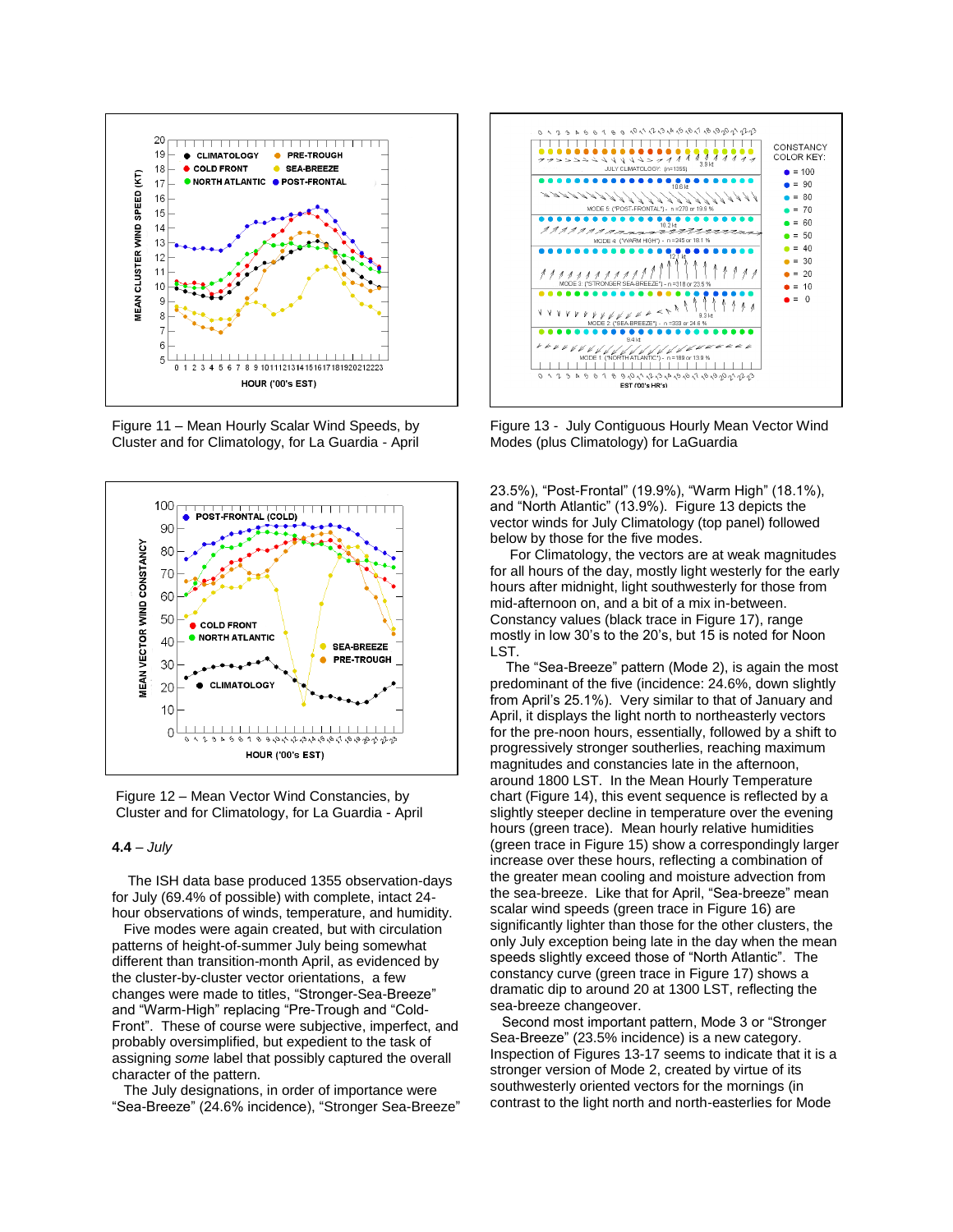2) and the high magnitude south-south-easterlies for the afternoons. This may represent synoptic situations in which local sea-breeze flow is being superimposed on a more regional flow of the same general direction. Also possibly in these instances, the overall flow (local and regional) is oriented more from the ocean rather than over the comparatively rough, by comparison, land surface of Long Island. A look at Mode 3's mean temperature curve (blue trace in Figure 14) shows that while temperatures are warmer than climatology over the pre-noon hours after sunrise, they start to decline sooner – at least a couple of hours so before the other modes' decreases. Mean relative humidities (blue trace in Figure 15) also start their diurnal increase sooner (about Noon), running at levels about 10 % higher than climatology for the rest of the day. Mean hourly wind speeds (blue trace in Figure 16) start increasing rapidly at about 1000 LST, reaching the highest July mean values of any of the clusters over the hours 1400 to 1700 LST, including mean speeds in excess of 13 knots for 1500 LST and 1600 LST. Finally, Constancies (blue trace in Figure 17) show a curious dip at 0900 LST to the high 60's (after readings a few hours previous around 80) , steadily increasing thereafter, however, to low 90's figures by late afternoon, the highest individual readings of the July clusters. Perhaps this dip, albeit much less pronounced than that seen for the other sea-breeze mode, is a subtle earlier in the day changeover signal expressing the onset of "Stronger Sea breeze" flow.

 In third place is Mode 5 or "Post-Frontal" (incidence: 19.9% -- down from April's 23.8%). This displays the characteristic northwesterly vectors and high constancies seen in previous related charts connected with conditions following a frontal passage. Mean hourly temperatures (yellow trace in Figure 14) are not much different than climatology except being actually a little warmer for the late afternoons. Mean relative humidities (yellow trace in Figure 15) are the lowest of the clusters for every hour of the day, implying the advection of drier (if not necessarily cooler) air. Mean scalar wind speeds (yellow trace in Figure 16), are at or near cluster maximum values for the forenoon and evening hours, and constancy values (yellow trace in Figure 17) are relatively high for all hours of the day compared to the other clusters.

From the above, "Post-Frontal" conditions, as so defined, appear to have no net cooling impact on temperatures in July. Possibly the associated drier and less hazy/cloudy conditions allow for more insolation and afternoon heating. There also may not be much thermal contrast between air masses either side of fronts at season as well.

 In fourth place is Mode 4 or "Warm High" (incidence: 19.1%). This mode is so-named because of the high hourly mean temperatures associated with it (brown trace in Figure 14), mean hourly diurnal temperatures ranging from about 74 F to 88 F, compared to climatology's 70 F to 83 F (black trace). The mean vectors in Figure 13 are mostly southwesterly at comparatively moderate magnitudes, but with nonetheless high constancies (brown trace in Figure

17), those for the hours 0500 to 1300 LST at the highest levels for any cluster – in the 80's (brown trace in Figure 17). Mean relative humidities (brown trace in Figure 15) are noticeably less than climatology for the afternoon and evening hours (attributable at least in part to the higher temperatures), and surpassed in this regard only by the "Post-Frontal" figures. Mean scalar wind speeds (brown trace in Figure 16) typically run a little higher than climatology, in particular, displaying means second in high magnitude only to that of "Stronger-Sea-Breeze" over the mid-afternoon hours. Observations in the "Warm High" category probably reflect circulation patterns that slowly advect air from a more continental origin to the southwest, with some possible down-slope warming effects involved.

 Fifth in importance is "North Atlantic" (incidence: 13.9% - down from April's 21.9%). Again, this mode's vectors exhibit the characteristic northeasterly orientations, although at lesser magnitudes than April - still with morning maxima magnitudes, however. To go with damp, cloudy, and occasionally rainy, mean hourly temperature curve (red trace in Figure 14) shows strikingly cooler than average readings for the afternoon hours - no higher than the mid 70's. Mean relative humidities (red trace in Figure 15), to no great surprise, are at maximum cluster levels for each hour. Mean scalar wind speeds (red trace in Figure 16) vye with "Post-Frontal" for highest levels for most of the morning hours, but decrease rapidly after mid-day, and are at cluster-lowest levels for the hours 1700 to 2100 LST, inclusive. A feature also seen for April, "North Atlantic", constancy levels (red trace in Figure 17 are at diurnal maxima levels for the morning hours (in the 80's).



Figure 14 – Mean Hourly Temperatures, by Cluster and for Climatology, for LaGuardia - July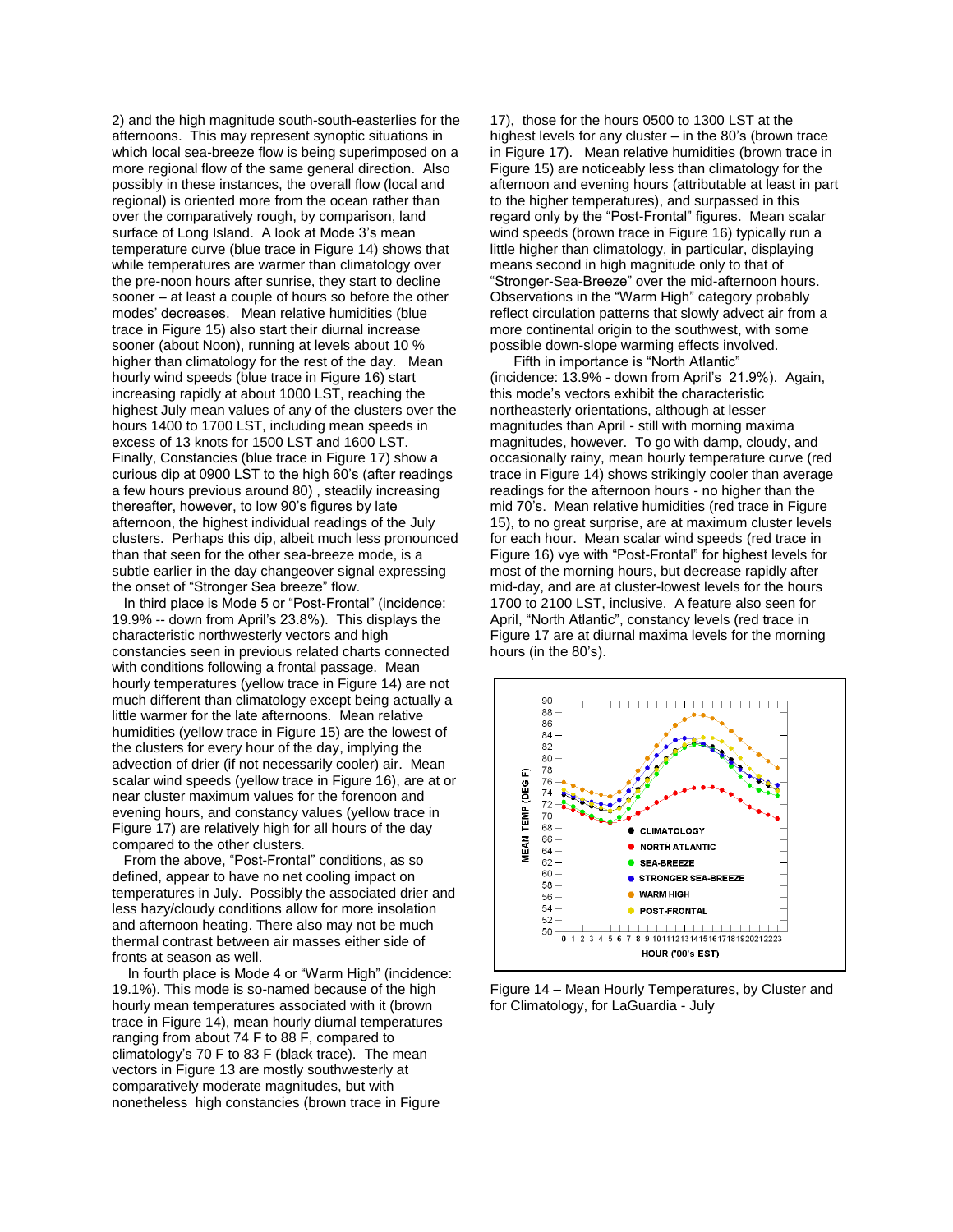

Figure 15 – Mean Hourly Relative Humidities, by Cluster and for Climatology, for LaGuardia - July



Figure 16 – Mean Hourly Scalar Wind Speeds, by Cluster and for Climatology, for La Guardia – July



Figure 17 – Mean Vector Wind Constancies, by Cluster and for Climatology, for La Guardia - July

#### **4.5** – *October*

 The ISH data base produced 1446 observation-days for October (74.0% of possible) with a full complement of winds, temperature, and humidity.

 Five clusters were once again generated by the K-Means/V-Fold algorithm, but October being a seasonal transition month, the panel-by-panel mean vector arrays differed noticeably in some instances from those of July, prompted another change in labeling. In this instance, the "Warm High/Pre-Trough" and "Cold-Front" designations replaced "Stronger Sea-Breeze" and "Warm-High"

 Incidence percentages, in rank-order were as follows: "Warm High/Pre-Trough" (21.65% incidence), "Sea-Breeze" (21.58%), "North Atlantic" (19.4%), "Cold Front" (18.74%), and "Post Frontal" (18.67%). The spread in percentages is the least of the four months.

 Figure 18 depicts the hourly mean vectors winds for October Climatology (top panel) followed by those for the five modes. The Climatology vectors, once more, are at weak magnitudes throughout, mostly light northwesterly from midnight through mid-afternoon (1500 LST), becoming more westerly for the remaining hours of the day. Constancy values (black trace in Figure 22), range from the low 30's for the early morning hours to a minimum of 16 at 1700 LST.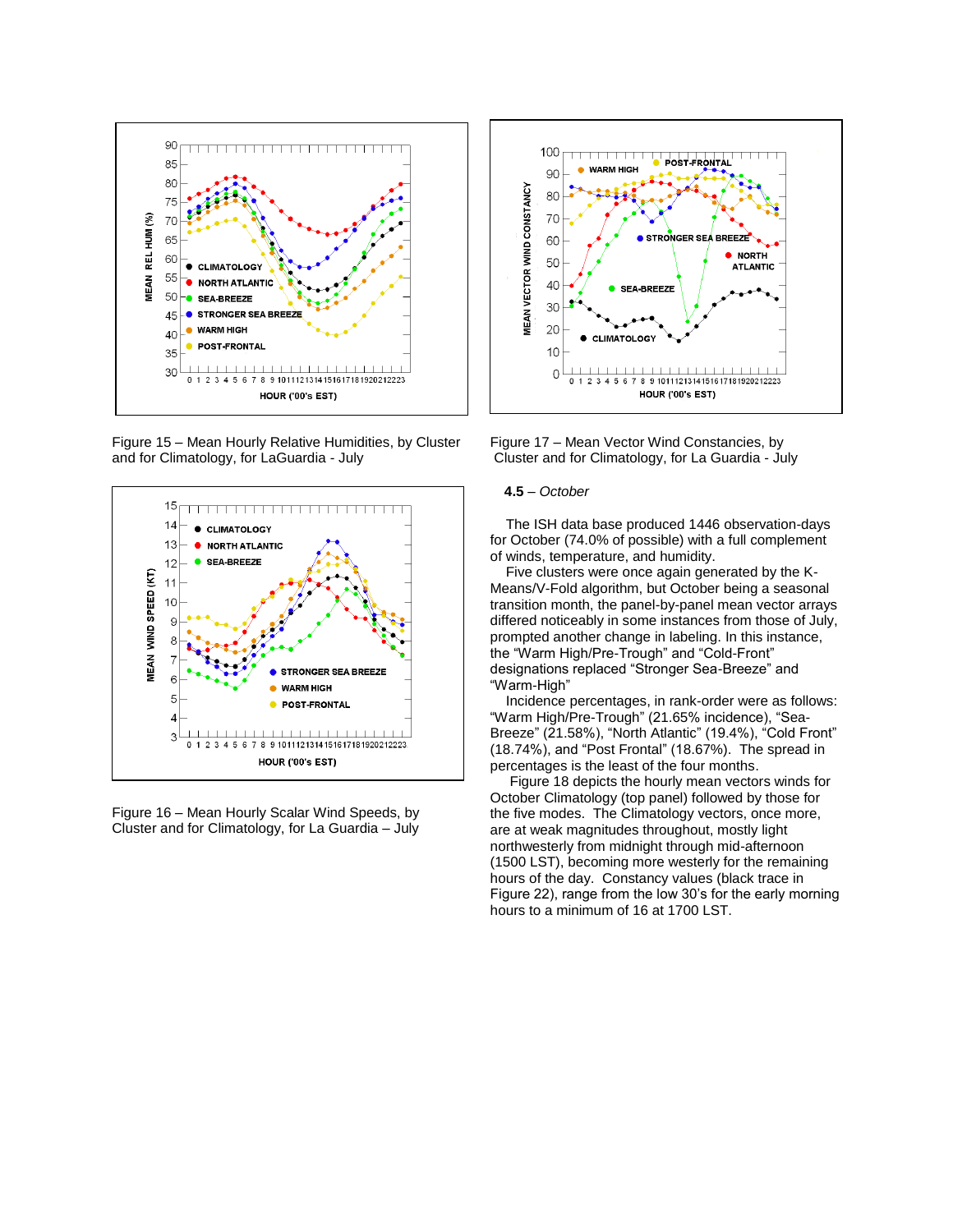

Figure 18 - October Hourly Mean Vector Wind Modes (plus Climatology) for LaGuardia

 The newly designated, first in rank "Warm High/Pre-Trough" cluster (Mode 4: 21.65% incidence") is marked by southwesterly oriented vectors throughout the day, the vectors becoming significantly stronger over the afternoon hours with constancies reaching the mid 80's (brown trace in Figure 22). The hourly temperature curve (brown trace in Figure 19) displays the highest mean temperatures for all hours of the day, hence the subjective designation "Warm High/Pre-Trough". The high temperatures could conceivably be associated with Indian Summer ("Warm High") scenarios, or the approach of a long-wave trough with advection of warmer, moister air ("Pre-Trough"). This by no means excludes the possibility of a "Stronger Sea-Breeze" southwesterly sea-breeze signal which might be seen the result of another "sub-cluster clustering" exercise, although there is no indication in the mean of the early decline in temperature (brown trace in Figure 19) that was noted for July (see blue trace in Figure 14). Mean relative humidities (brown trace in Figure 20) do show a increase over the afternoon to early evening hours, not quite as dramatic, however, as the rise shown for the April "Pre-Trough" cluster (brown trace in Figure 10). Mean scalar wind speeds (brown trace in Figure 21) exhibit levels similar to Climatology or a little higher for the afternoon and evening hours, and mean vector constancies (brown trace in Figure 22) are at comparatively low levels in the pre-noon hours, relatively high from the late-afternoon on. No indication of a curve dip is present that would "tipoff" of a climatological changeover in wind direction.

Second most important pattern, Mode 3 or "Sea-Breeze" (incidence: 21.58% - down from July's 24.6% figure) had only one fewer case (n=312) than "Warm High/Pre-Trough" (n=313). It shows the recognizable configuration of light north to northeasterly vectors for the morning, shifting to stronger magnitude (sea-breeze) southerlies for the afternoons, although given the fact that this is post-summer October, the changeover comes later in the afternoon, with magnitudes weaker.

The mean temperature curve (blue trace in Figure 19) shows the characteristic accelerated decline after about 1400 LST, mean relative humidities (blue trace in Figure 20) also exhibiting the expected pronounced increase over the afternoon hours. Mean hourly "Sea-Breeze" scalar winds (blue trace in Figure 21) are quite light, the contrast vs. Climatology and the other clusters being more pronounced than in April and July. Finally, the constancy curve (blue trace in Figure 22) clearly shows the big dip, although it's less confined to a single hour compared to April and July.

 Ranking third is Mode 2 or "North Atlantic", its frequency increasing to 19.4% compared to July's ' 13.9%. It shows the expected Northeasterly vectors, and at higher magnitudes and constancies than July. The mean temperature curve (green trace in Figure 19), exhibits the smallest diurnal range of the clusters, and the mean relative humidities (green trace in Figure 20) easily show highest hour-to-hour figures. Mean scalar wind speeds (green trace in Figure 21) again show their propensity for pre-noon maxima, as do the constancy figures (green trace in Figure 22), a few of the figures exceeding 90.

 Fourth in importance (18.7%) is Mode 5 or "Cold Front", reappearing in the October selection after "disappearing" from July's. It displays the recognizable configuration of a slow turning from southwesterly orientations to northwesterly, the northwesterly bent coming sooner in the afternoon than April's, however. Hourly mean temperature-wise (yellow trace in Figure 19), the curve differs only slightly from Climatology's (black curve) a slightly faster decline for the evening hours evident from the chart, however, not unlike that for April. Similar also to April, mean hourly humidities (yellow trace in Figure 20) are relatively low, being exceeded in this regard by only those of the "Post-Frontal" group. Evening mean scalar wind speeds (yellow trace in Figure 21) rival those of "Post-Frontal" for highest levels as do constancy figures (yellow trace in Figure 22).

 Fifth in rank is Mode 1 ("Post-Frontal": 18.7% incidence, compared to July's 19.9%). It displays the familiar Northwesterly oriented vectors, although appreciably stronger in magnitude than July's, not unlike that for the other seasonal transition month April. Hourly mean temperatures (red trace in Figure 19 are the lowest of the clusters, as are those for relative humidities (red trace in Figure 20), the only exception to this being a slightly higher figure for "Cold Front" at 2300 LST. Mean scalar wind speeds (red trace in Figure 21) vye with those of "North Atlantic" for maximum values through about Noon, and with those of "Cold Front" for the rest of the day, those for Post-Frontal subsiding noticeably after 2000 LST.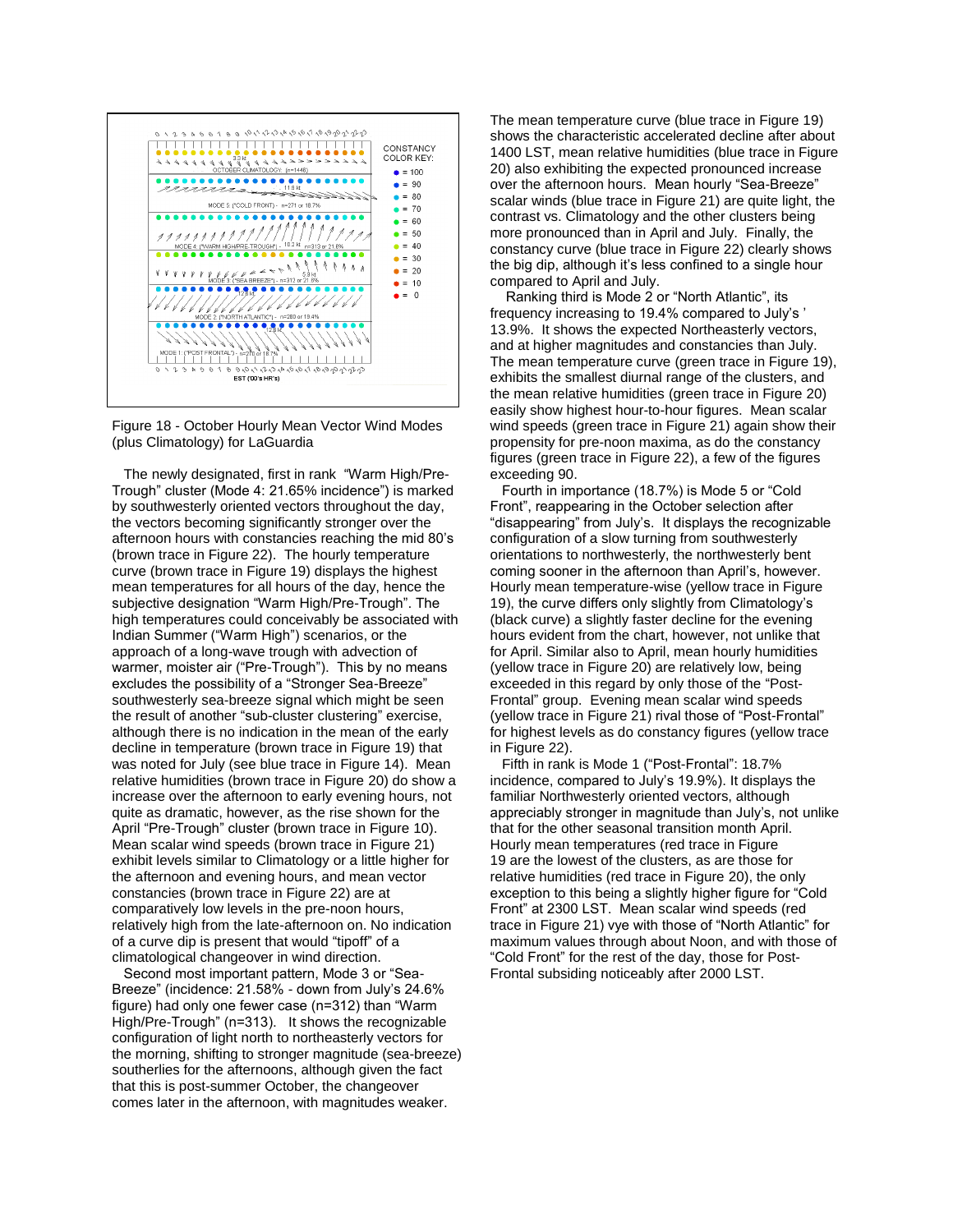

Figure 19 – Mean Hourly Temperatures, by Cluster and for Climatology, for LaGuardia - October



Figure 20 – Mean Hourly Relative Humidities, by Cluster and for Climatology, for LaGuardia - October



Figure 21 – Mean Hourly Scalar Wind Speeds, by Cluster and for Climatology, for La Guardia – October



Figure 22 – Mean Vector Wind Constancies, by Cluster and for Climatology, for La Guardia - October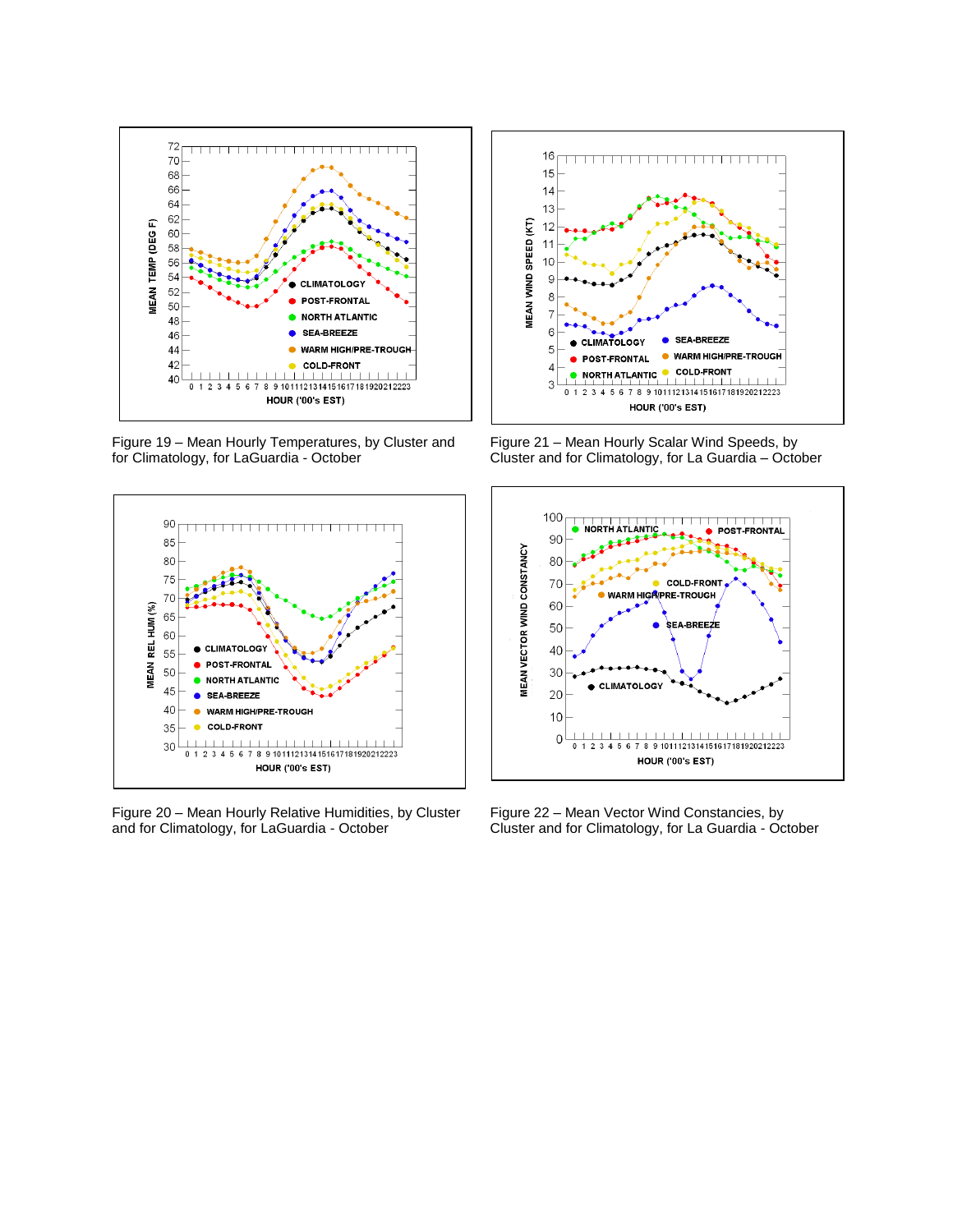#### **4.5** – *All months combined*

The above analyses seems to have provided useful and physically meaningful information on the different "flavors" of diurnal wind character at LaGuardia for January, April, July, and August, capturing synoptic as well as sea-breeze signatures, with just a few clusternaming ambiguities.

 Based on these results, what of the feasibility of analyzing all the months as a unit? No doubt some of the patterns already seen would reappear again, other new ones might also emerge, with still others disappearing. Probably most importantly, an allinclusive treatment would allow monthly-to-month relative cluster frequencies to be calculated, creating a more comprehensive picture of diurnal contiguous wind pattern variability over the course of the year.

 To this end, the ISH data base was tapped to produce 16857 observation-days (72.9% possible) of intact 24 hour readings of winds, temperature, and humidity.

 Figures 23 through 33 depict the mean vector wind results along with the supporting graphical analyses of hourly mean temperatures, humidities, wind speeds, constancies, and additional, new bar charts that depict the individual monthly cluster frequencies.

 Six modes were created, and designated as: "Sea-Breeze" (20.8% incidence), "Pre-Trough/Warm High" (19.0%), "Cold Front" (18.0%), "Post Post-Frontal" (14.5%), "Post-Frontal" (13.9%), and "North Atlantic" (13.8%). Compared to individual months' analyses, "Post-Frontal" and "North Atlantic" appeared for all four, "Cold-Front" and "Sea-breeze" for three, and "Pre-Trough/Warm High" for October only. The "Post Post-Frontal" designation is new.

 Figure 23 depicts the hourly mean vector winds for Climatology (top panel) followed by the six modes. No great surprise, the Climatology vectors are at weak magnitudes for all hours, mostly light northwesterly from midnight through about Noon LST, essentially westerly for 1500 to 2000 LST, and light northwesterly again for the closing hours. Constancy values (black trace in Figure 27), range from 34 for 0400 LST to 21 for 1600 to 1800 LST, each.

 The "Sea-Breeze" pattern (Mode 4), is the most frequent (incidence: 20.8%), having had that distinction also for April, July, and (almost) October. Displayed are the familiar light north to northeasterly mean vectors for the forenoon hours, followed by a shift to progressively stronger southerlies, maximum magnitudes/constancies attained in the late-afternoon around 1800 LST. The hourly mean temperature curve (orange trace in Figure 24) displays the second warmest time-series, attributable to the fact that "Sea-Breeze" has an enhanced frequency during the warmer months (See Figure 28). Its shape is similar to Climatology except for a slightly steeper but expected decline for the late afternoon hours. Mean hourly relative humidities (orange trace in Figure 25) also show the expected sharp rise in the afternoon. Average scalar wind speeds (orange trace in Figure 26), exhibit, as previously seen, the weakest hourly magnitudes (no exceptions),



Figure 23 - "All-Months-Combined" Hourly Mean Vector Wind Modes (plus Climatology) for LaGuardia

especially for the afternoon hours. Vector wind constancies (orange trace in Figure 27) as seen before, show a striking decline at 1300 LST, reflecting the statistically favored sea-breeze changeover time. Inspecting Figure 28 at more depth, "Sea-Breeze" frequencies rang from just over 10 percent for December and January to 25-30 percent for May thru August, inclusive.

 Second is importance is the "Warm High/Pre-Trough" designation (Mode 1: 19.0% incidence"). Similar to its October namesake, it is marked by southwesterly vectors throughout the day which become significantly higher in magnitude over the afternoon hours. Identical to October, the temperature curve (red trace in Figure 24) has the warmest means for all hours of the day. Mean relative humidities (red trace in Figure 25) show the same accelerated increase during the afternoon hours, and mean scalar wind speeds (red trace in Figure 26) likewise show mostly light mean speeds in the morning, increasing to levels slightly higher than Climatology by mid-afternoon. The constancy curve (red trace in Figure 27) also shows a similar shape as October's. Lastly, Figure 29 shows the monthly incidence frequencies of "Warm High/Pre-Trough". Like "Sea-Breeze", it too is a warm season phenomenon, frequencies at their maxima for June, through August (around 27 percent each), and minima for December through March (between about 10-14 percent). Interestingly, the October and All-Months-Combined clusters by this name have approximately equal incidence (~19 percent).

 Ranking third is "Cold Front" or Mode 2 (incidence: 18.0%). This replicates the mean vector configurations seen for January, April, and October which exhibit the gradual diurnal turning from southwesterly to northwesterly. As seen likewise for the October "Cold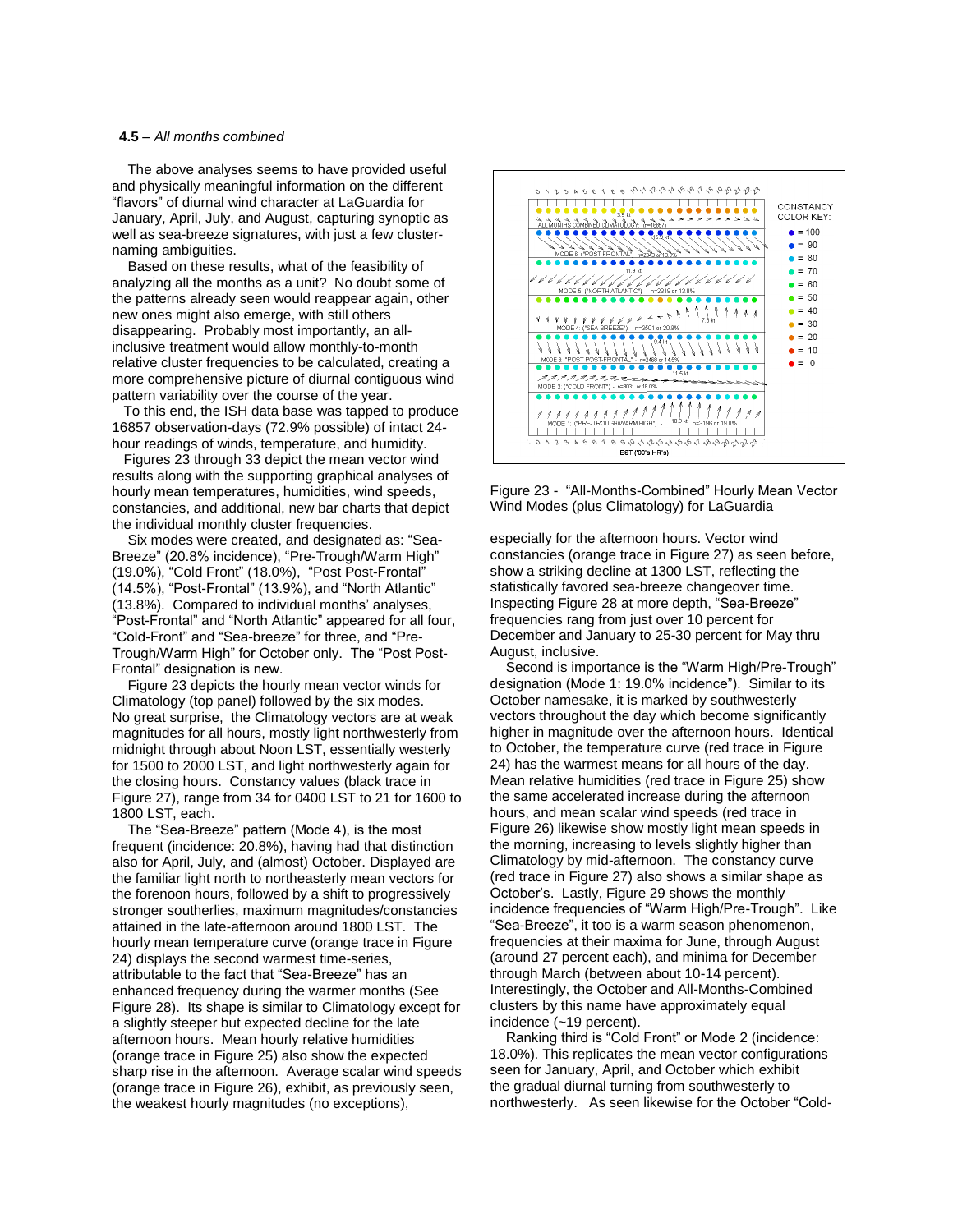Front" cluster, the hourly mean temperature curve (green trace in Figure 24), contrasts only slightly with Climatology (black curve). Also seen previously for the January, April, and October clusters, mean hourly humidities (green trace in Figure 25), especially for the afternoon hours onward, are significantly lower than Climatology, exceeded only in this regard by "Post-Frontal". Replaying a familiar "theme", mean scalar wind speeds (green trace in Figure 26) are also second in high magnitude levels only to those of "Post-Frontal", but constancy levels (green trace in Figure 27), are not at particularly extreme values for any hour of the day. The monthly incidence pattern of "Cold-Front" (Figure 30) is more uniform than "Sea-Breeze" or "Warm High/Pre-Trough"; maximum incidence percentages shown for November-February (23-25 percent), the rest of the months at relatively uniform levels (13 -18 percent).

 In fourth place is the new designation "Post Post-Frontal" or mode 3 (incidence: 14.5%). This is so-titled because the "Post-Frontal" pattern, seen previously for all of the four individual months, is well represented as a separate cluster with all the characteristic signatures. "Post Post-Frontal" seems to represent those cases which are some distance removed in time from the more immediate Post-Frontal effects (e.g. high winds, cold temperatures, low humidities, etc.,) but still under the more residual but still identifiable influences of a coldfrontal passage. Figure 23 indicates persistent northnorthwesterly vectors with constancy levels from the high 60's to mid 80's (blue trace in Figure 27). The hourly mean temperature curve (blue trace in Figure 24) is quite similar in shape to Climatology (black trace), but at levels several degrees colder throughout. Mean relative humidities are virtually undistinguishable from those of "Cold Front" for all hours. "Post Post-Frontal"'s mean scalar wind speed curve (blue trace in Figure 28) shows atypically slight variation over the day (~1 knot range), values slightly higher than climatology through the late morning hours, but less than Climatology thereafter.. Monthly incidence frequencies (Figure 31) show an even more uniform pattern than that for "Cold Front", with a clear concentration, nonetheless, of maxima for January-March (16-19%) and minima for June-August (11-13%)

 Fifth most important is "Post-Frontal" or Mode 6 (incidence: 13.9%). Previously resolved for each of the four individual months, it displays the trademark highmagnitude northwesterlies. Hourly mean temperatures (brown trace in Figure 24) easily rank as the clusters' coldest for all hours of the day, typically about 15 F colder than Climatology, and mean hourly humidities (brown trace in Figure 25) are also, without any individual hourly exceptions, at clusters' lowest levels. Mean scalar winds (brown trace in Figure 26) are also the highest of the clusters, exceeding the 16-knot level from mid-morning to mid-afternoon, and constancies (brown trace in Figure 27) likewise rank at highest levels, with many exceeding 90. Figure 31 shows that "Post-Frontal" is decidedly a colder-season phenomenon, maximum incidence frequencies shown

for December-February (22-24 percent) and lowest for June-August, especially August with only 3 percent

 Sixth of the clusters is "North Atlantic" or Mode 5 (incidence: 13.8%). Like "Post-Frontal" it was a designated cluster for each of the individual months' analyses, exhibiting the customary northeasterly vectors, with pre-noon maximum magnitudes and constancies. To go with its nature as promoting and accompanying damp, cloudy, and sometimes rainy/snowy conditions, the mean temperature curve (yellow trace in Figure 24), exhibits the smallest diurnal range of the clusters, a property, of course, already seen for the individual calendar months. Mean relative humidities (yellow trace in Figure 25) are highest by a wide margin, especially for the afternoons, and mean scalar wind speeds (yellow trace in Figure 26) again display their tendency for pre-noon maxima. Constancy values (yellow trace Figure 27) with a few exceptions, are second only "Post-Frontal" in high magnitude levels. Lastly, monthly frequencies for "North Atlantic" (Figure 33) show a slight inclination for maximum frequencies during transitional months (16 or 17 percent magnitudes for March, September and October) with relatively distinct minima for June and July (10 and 8 percent values, respectively).

 Summing up, the results of the "All-Months-Inclusive" approach are rather impressive, with monotonically increasing/decreasing month-to-month frequencies for four of the six clusters. More specifically, for the "Sea-Breeze" cluster, the 11 percent figure depicted for January seems more realistic than the 4% statistic generated as the result of the January sub-cluster treatment. The "Cold Front" designation, which failed to express itself in the July individual month results, appears as a 17 percent figure for the "All-monthscombined" analysis, a much more realistic outcome.

 Based on these LaGuardia results, unless there was some compelling reason to do otherwise, it would seem worthwhile to start with an all-months-combined approach first, delving into individual months of interest as warranted.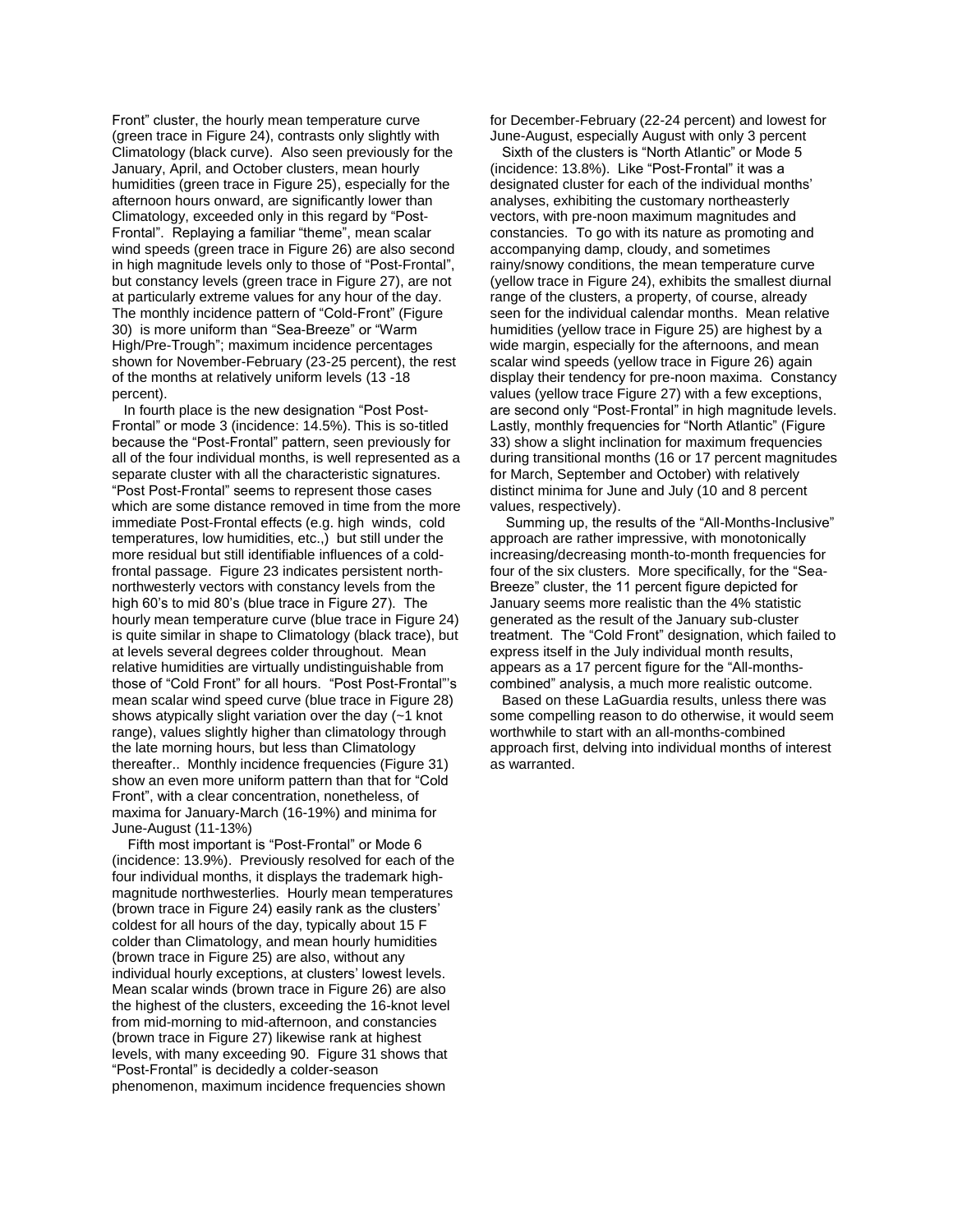

Figure 24 – Mean Hourly Temperatures, by Cluster and Climatology, for LaGuardia – "All-Months-Combined"



Figure 25 – Mean Hourly Relative Humidities, by Cluster and Climatology, for LaGuardia – "All-Months-Combined"



Figure 26 – Mean Hourly Scalar Wind Speeds, by Cluster and Climatology, for LaGuardia – "All-Months-Combined



Figure 27 – Mean Vector Wind Constancies, by Cluster and Climatology, for LaGuardia – "All-Months-Combined"



Figure 28 – Incidence Frequencies, by month, of "Sea-Breeze" Cluster – LaGuardia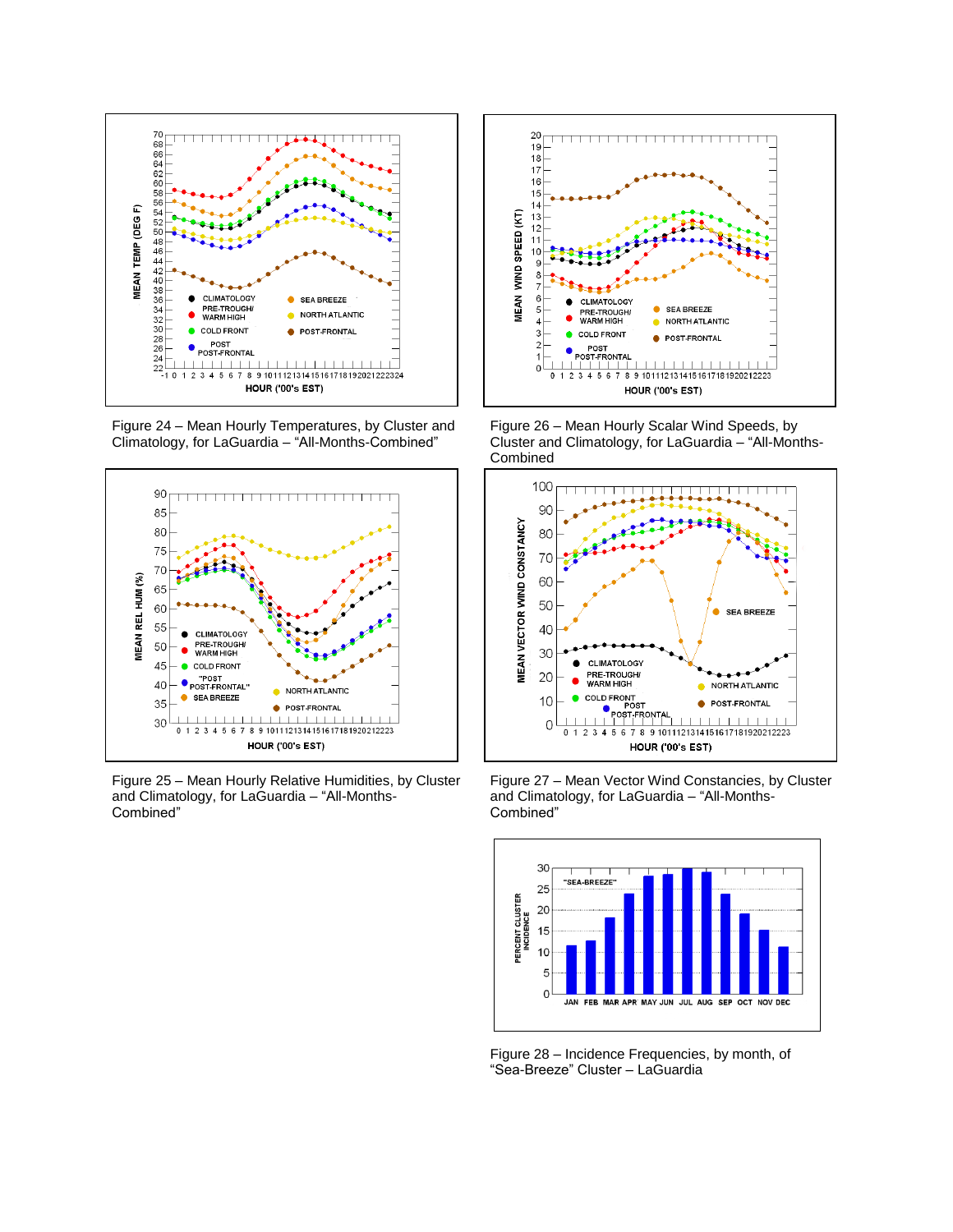

Figure 29 – Incidence Frequencies, by month, of "Warm High-Pre-Trough" Cluster – LaGuardia



Figure 30 – Incidence Frequencies, by month, of "Cold Front" – LaGuardia



Figure 31 – Incidence Frequencies, by month, of "Post Post-Cold Front" – LaGuardia



Figure 32 – Incidence Frequencies, by month, of "Post-frontal" Cluster – LaGuardia



Figure 33 – Incidence Frequencies, by month, of "North Atlantic" – LaGuardia



Figure 34 – Mean Vector Winds and Constancies, by Month/Hour, for LaGuardia Airport, New York (1949- 2011 Data)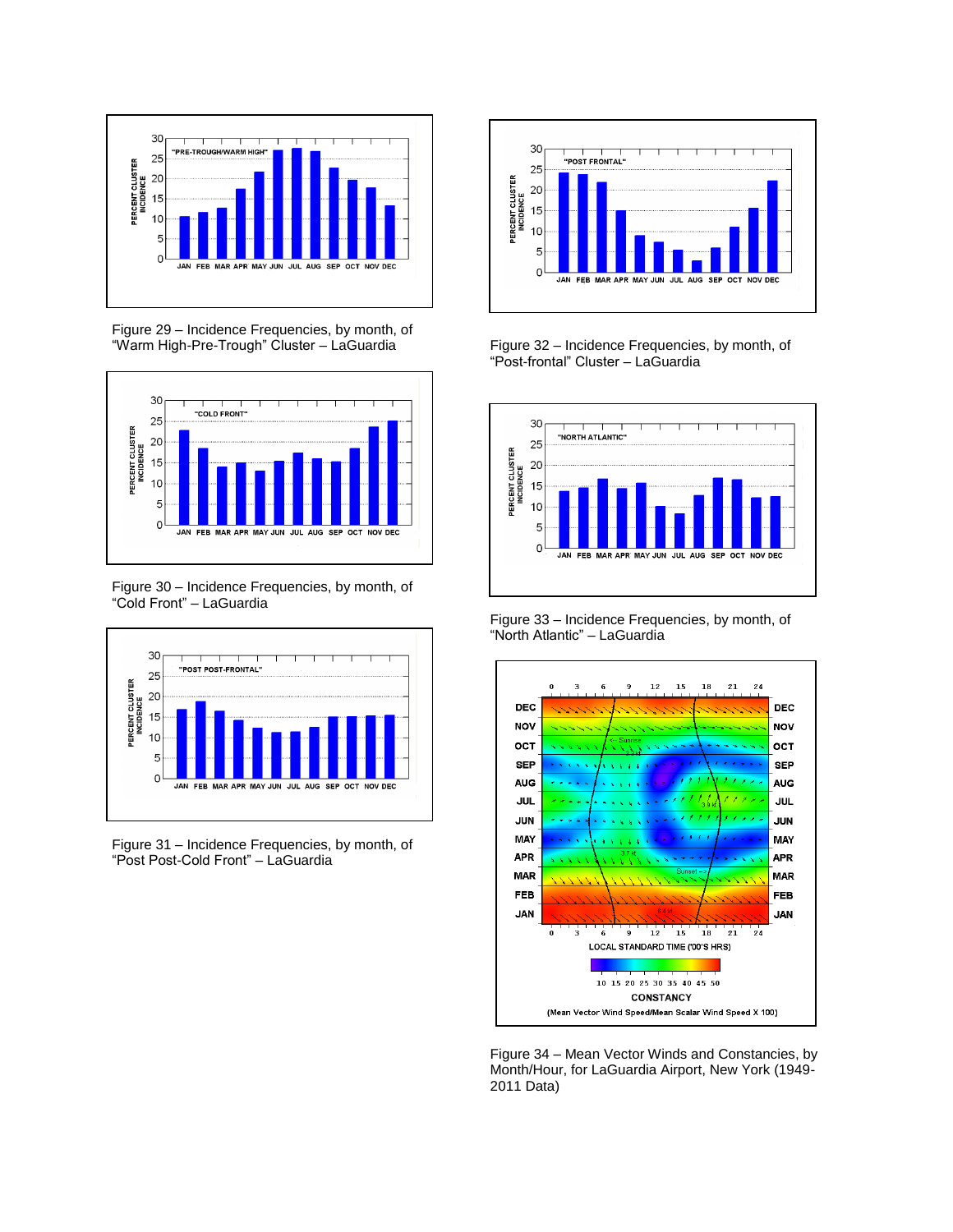## **4.6** – *Identification of the Most Extreme Individual Days' Patterns*

 An additional interesting side-application of a cluster analysis of this kind is identification of extreme individual patterns, utilizing statistical distance information. In the LaGuardia application, cluster memberships of (normalized) individual observations were determined by comparing their squared Euclidean distances to each of the 48-D cluster centroids; the cluster associated with the least distance would be that to which the observation was assigned.

 Large statistical distances within a cluster would reflect "extreme" sets of 24-hour wind observations that were still considered affiliated statistically with that cluster. Since the La Guardia analyses segregated hour-to-hour observations of the same directional character, extreme distances probably represented cases which exhibited unusually high scalar wind speeds within the acceptable "boundaries" of the idealized pattern.

Extending this to an entire data set, ranking all the distances collectively, irrespective of cluster, could be a means of assessing in a relative way the most extreme of these extremes.

 Utilizing the "All-Months-Combined" data set again, and from the STATISTICA output, Figure 35 is a histogram of the distribution of distances for each of the 16857 individual observations.



 Figure 35 – Histogram of Statistical Distances of Individual Observations to Respective (Six) Centroids, "All-Months-Combined" Clustering Analysis, LaGuardia

 In general, the distances (statistical departures of the individual days' normalized u's and v's from parent centroids) are low (mean: 0.270), indication that the K-Means/V-Fold algorithm did a good job resolving clusters and assigning individual observations. Nonetheless, there are still some outliers, the most of extreme of which are of interest here. Ranking highest was the 4.184 distance generated for 25 Nov 1950, a day assigned to the "North Atlantic" cluster.

| <b>HRLST</b> | <b>WDIR</b> | <b>WSPD</b> | <b>TEMP</b>       | <b>REL HUM</b> |
|--------------|-------------|-------------|-------------------|----------------|
|              |             | (kts)       | $(\text{deg } F)$ | (%)            |
| 0            | <b>ENE</b>  | 23          | 54                | 90             |
| 1            | <b>ENE</b>  | 23          | 54                | 90             |
| 2            | Ε           | 26          | 56                | 83             |
| 3            | E           | 30          | 57                | 77             |
| 4            | E           | 35          | 57                | 77             |
| 5            | E           | 34          | 57                | 77             |
| 6            | E           | 36          | 54                | 93             |
| 7            | E           | 45          | 57                | 77             |
| 8            | <b>ENE</b>  | 43          | 55                | 86             |
| 9            | <b>ENE</b>  | 40          | 55                | 90             |
| 10           | E           | 43          | 55                | 93             |
| 11           | E           | 45          | 55                | 93             |
| 12           | E           | 45          | 57                | 90             |
| 13           | <b>SE</b>   | 43          | 58                | 90             |
| 14           | Е           | 49          | 58                | 90             |
| 15           | <b>ESE</b>  | 50          | 59                | 87             |
| 16           | E           | 54          | 60                | 87             |
| 17           | <b>ESE</b>  | 45          | 59                | 96             |
| 18           | <b>SSW</b>  | 15          | 49                | 100            |
| 19           | SSW         | 21          | 48                | 93             |
| 20           | <b>SSW</b>  | 21          | 44                | 82             |
| 21           | SSW         | 23          | 42                | 79             |
| 22           | <b>SSW</b>  | 21          | 38                | 73             |
| 23           | <b>SSW</b>  | 14          | 36                | 67             |

Figure 36: Selected Hourly Weather Conditions for 25 Nov 1950 at LaGuardia Airport, New York

 Figure 36 above lists the hourly observations of Wind Direction, Wind Speed, Temperature and Relative Humidity for that day.

 From the columns, 25 Nov 1950 experienced a very strong Nor'easter, winds East to East-North-Easterly through Noon LST at sustained speeds up to 45 knots. They picked up even more through the afternoon hours, reaching 54 knots (Easterly) at 1600 LST, then slackened as directions shifted to South-Southwesterly and temperatures tumbled. The very high speeds for virtually the whole day, almost all from the East quarter, along with the shift to a significantly different direction in the evening (but at still relatively strong speeds) are responsible for the high distance statistic.

 Interestingly, three of the five highest statistical distances associated with the "All-Months-Combined" data set were members of the "North Atlantic Cluster", but it should also be reminded that only 72.9% of the possible daily observations at LaGuardia for 1949-2011 were utilized.

 It should of course be repeated that this extreme, while interesting in its own right, was based on a distance to its own cluster centroid, not the *overall* data set centroid (presumably a 48-D array with 0.5 normalized statistics, each). Distances calculated to the latter might or might not show similar results, although the "Northeast Atlantic Cluster", with the strong easterly components displayed for many of its cases, is quite anomalous in this regard relative to the overall wind climatology for LaGuardia, which has a more westerly bent (see Figure 34).